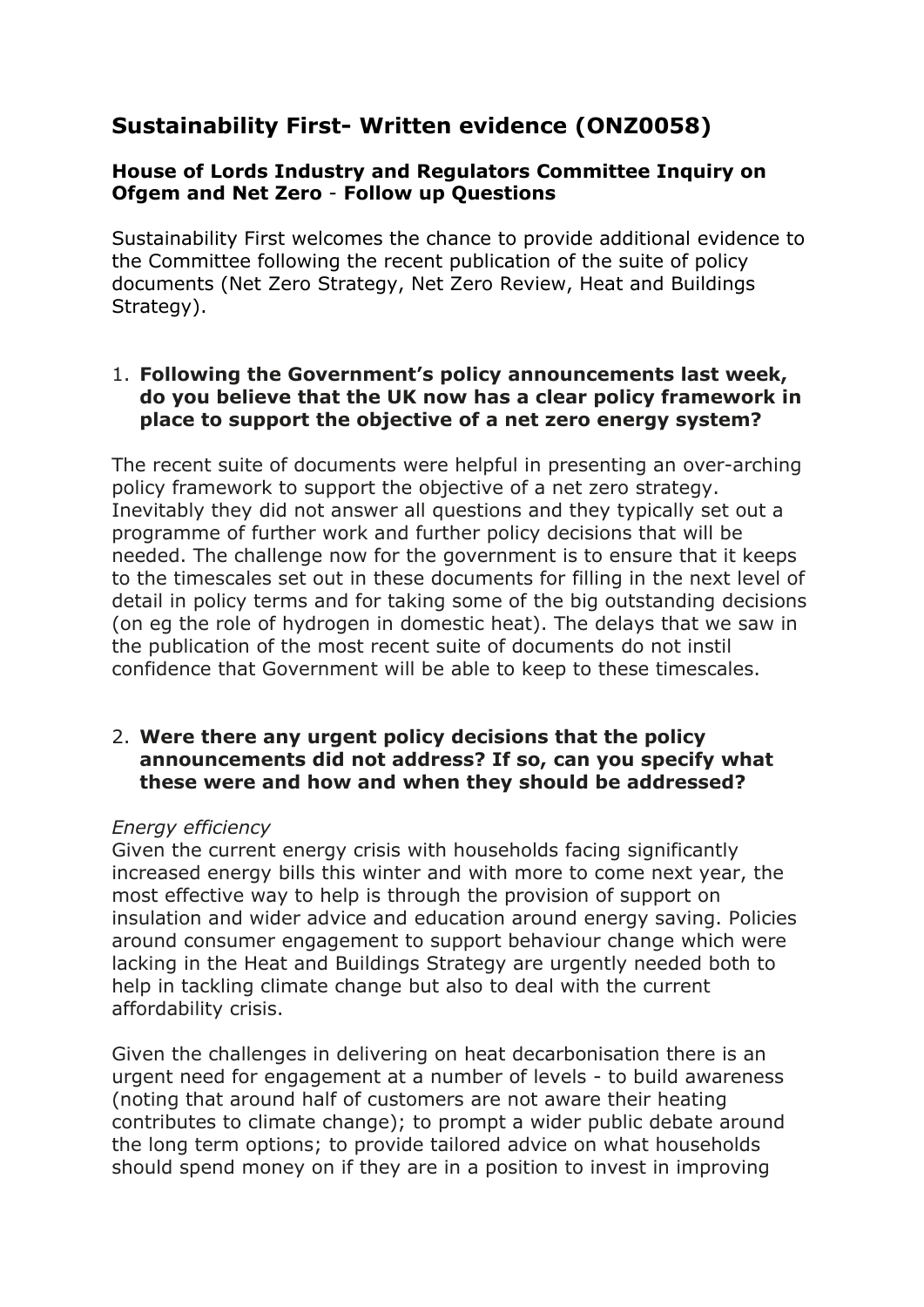their home; to give practical advice including on how to find a trusted installer and support in dealing with any problems. The section of the Heat and Buildings Strategy dealing with public engagement had no proposals to address this gap but simply set out existing arrangements such as Citizens Advice's role and BEIS's track record on policy consultation (which in my view is not public engagement).

Overall the scale of activity on heat decarbonisation needs to be ramped up considerably and the scale of the funding in this area still falls a long way short of what is required, although currently the challenge seems to be as much about skills and delivery as it is funding. A clear decision on the future basis of funding for energy efficiency would help in building the necessary supply chain capacity.

#### *Distributional impacts*

The other major gap relates to ensuring that the distributional impacts are addressed and how those on low incomes will be protected in the face of rising costs. As discussed in my oral evidence, even if the overall costs of net zero are considered affordable there will be winners and losers. The Treasury Net Zero Review provided a comprehensive analysis of the key issues but was positioned as considerations for policy makers rather than an answer to the question that it was expected to address about how the transition to net zero would be funded and where the costs would fall. It is also notable that the BEIS Call for Evidence on Affordability and Fairness (which in the Energy White Paper last December was promised by April this year) is not now expected until next year.

#### *Heat flexibility*

On electric heat and the role of heat pumps we continue to have a significant concern that there's a lack of hard / empirical evidence – be that from trials or experience - on the capability of electric heat to operate flexibly at scale. Assumptions that electric heat will have a capacity to operate flexibly are widespread in BEIS, FES, CCC models and reflected in the Heat and Buildings Strategy. In turn, this hinges on assumptions that sufficient thermal insulation will permit peak shifting etc. All of these assumptions must be tested in real life – or we could be looking at far higher costs of meeting net-zero than currently assumed for electric heat. Decisions are then needed on how building standards (and other policy levers) need to evolve to accommodate the need for flexibility, not just energy efficiency.

#### 3. **Are there any necessary changes to Ofgem's regulatory framework and/or remit to enable net zero that have not been announced by the Government?**